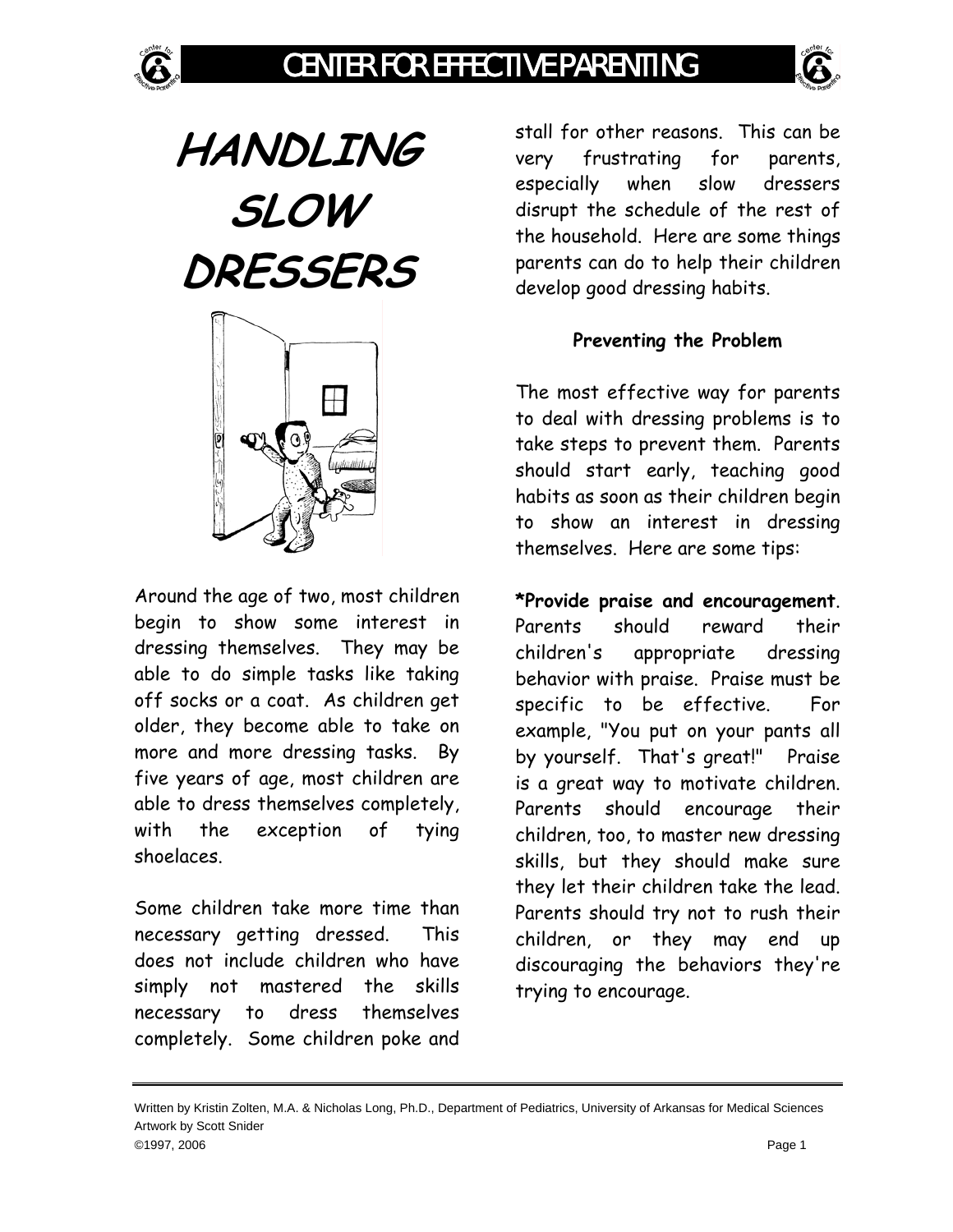**\*Set a good example.** Parents shouldn't expect their children to get ready on time every morning if they themselves can't do the same. Children learn by watching their parents. Parents should try to set a morning schedule for themselves and stick to it.

**\*Check on children periodically while they're dressing to offer praise and/or assistance.** Parents shouldn't wait until their children are completely dressed to praise them.

**\*Allow enough time for children to get ready.** It takes children more time to get dressed than adults. Parents should make sure their children have adequate time. Parents shouldn't expect their children to be able to rush.

**\*Lay out children's clothes the night before.** This will save parents and their children a lot of time each morning.

**\*Provide clothes that are easy to put on.** Many young children have trouble with small buttons, hooks, and clasps. Clothes that can be easily pulled on and off will make dressing a lot easier for children.

**\*Let children help decide what they wear.** Parents should limit choices to two or three outfits that are acceptable to them. Parents can say, for example, "Would you like to wear the blue dress or the red dress today?"

**\*Make dressing fun.** From the very beginning, while their children are still infants, parents should help make dressing fun for their children. Instead of treating dressing as a chore and trying to get it over with as soon as possible, parents should treat dressing time as a special time. Parents can sing and talk to their children, play naming games, etc.

**\*Don't rush or nag children.** Remember, it takes children quite a bit longer to dress themselves than adults. Children who are rushed or nagged will quickly become frustrated, and may refuse to cooperate. If their children are clearly dawdling, it is best for parents to say nothing and let their children suffer the consequences if they're late. This way children will learn that it's their responsibility to dress themselves on time each morning.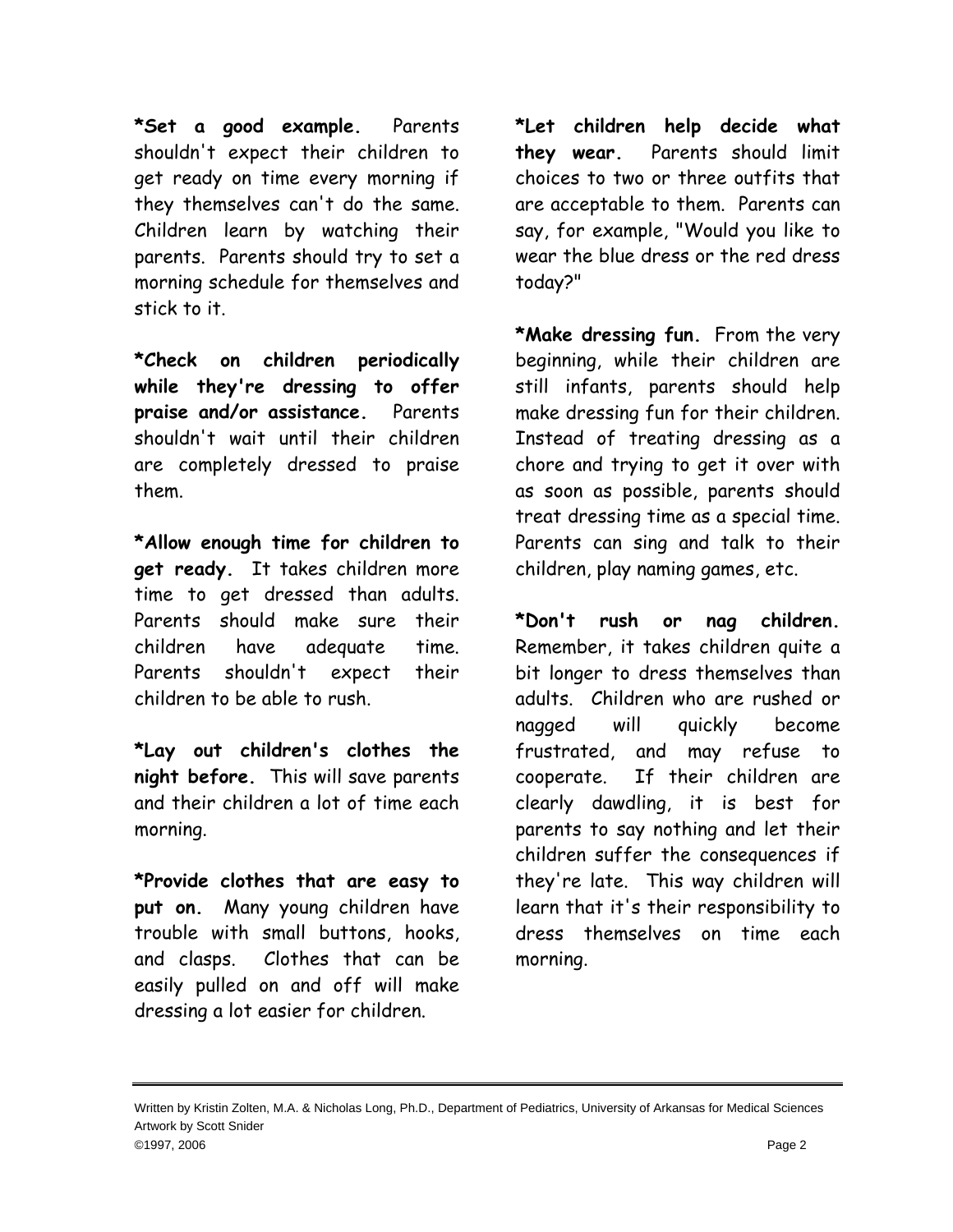**\*Try parallel dressing**. This means parents getting dressed with their children. Parallel dressing will allow parents to show their children by example how to put on shirts, pants, etc.

**\*Practice.** Parents should practice new dressing skills with their children (for example, tying shoelaces) when there is no hurry.

## **Solving the Problem**

Some children poke and stall no matter how much their parents try to prevent it. When this happens, there are steps that can be taken to minimize the problem once it has developed.

**\*Establish a morning routine.** It is usually best if getting dressed is the first activity of the day. All other activities should not be allowed until after children are completely dressed. Example: 7:00 a.m. - Get up, get cleaned up, and get dressed. Allow at least 20-30 minutes to get dressed. 7:30 - Breakfast. 7:45 - Leave for school or day care. If children finish getting dressed before breakfast time, parents can allow their children to spend the extra time doing some fun activity like playing or watching television.

The same goes if children finish breakfast before it's time to leave for school or day care. It is very important that parents consistently stick to the morning schedule. Parents should leave for school at the designated time regardless of whether or not their children have finished breakfast.

**\*All dressing should be done in the children's bedroom, and children should not be allowed to leave their bedrooms until they are completely dressed.**

**\*Play beat the clock.** When their children awaken in the morning, parents can set a timer for 20-30 minutes - however much time they have determined their children need to dress themselves. Parents should then challenge their children to get dressed before the timer goes off. Parents can keep a chart of their children's progress, allowing their children to place a star or something similar on the chart each day they beat the clock. Parents should help their children set weekly goals (for example, beat the clock three out of five days per week), and provide some type of a reward (for example, a trip to the park) if the goal is reached.